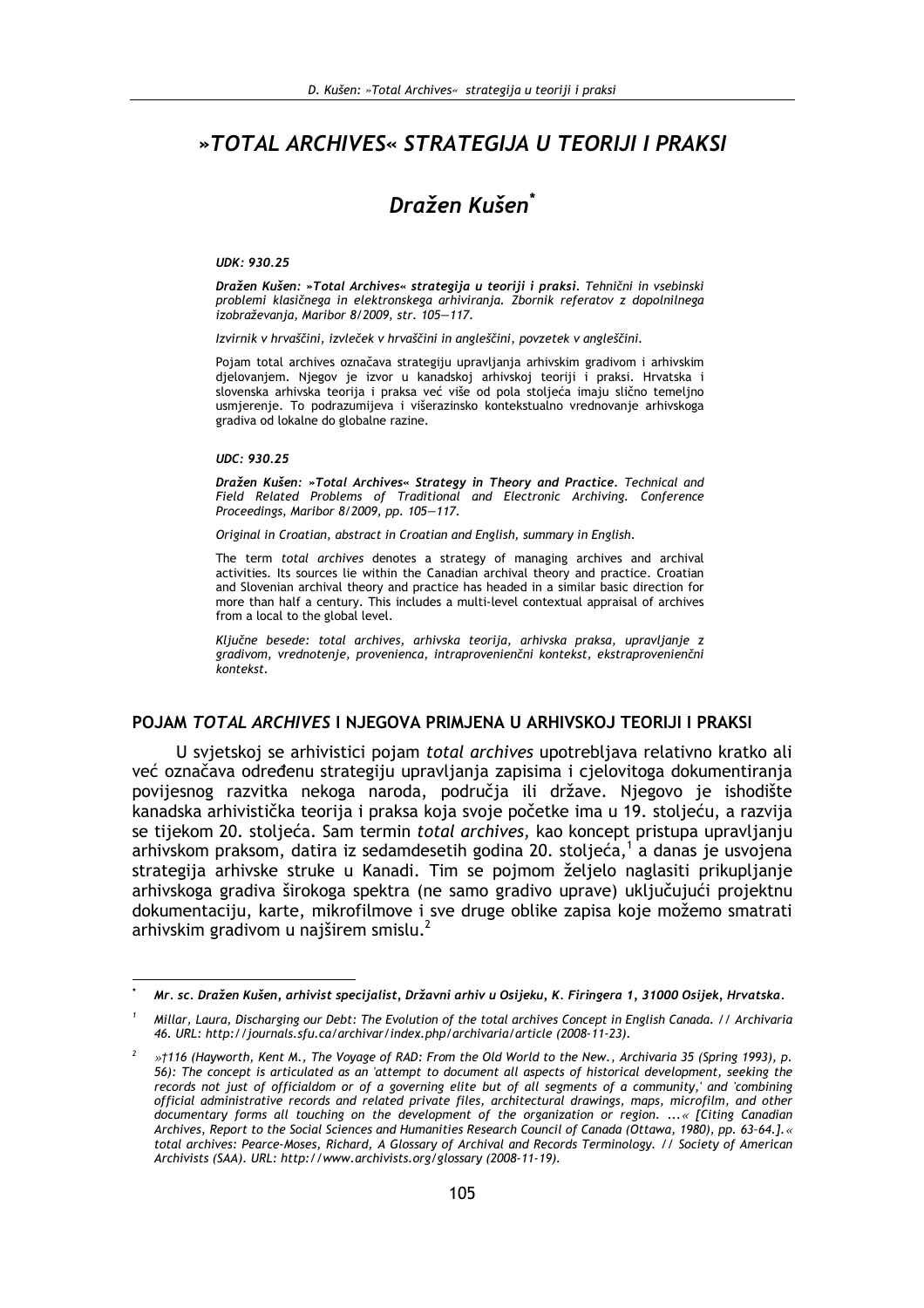U tome smislu se kanadski arhivisti oslanjaju na četiri principa: 1. arhivisti moraju dokumentirati povijest cjelokupnoga kanadskoga društva, a ne samo njegove elite: 2. arhivisti moraju preuzimati sve vrste arhivskoga gradiva, bez obzira o kojem se nosaču ili obliku zapisa radilo; 3. arhivisti moraju nadzirati cjelokupni životni ciklus zapisa od njihova nastanka do krajnjeg postupka; 4. arhivisti moraju stvarati arhivsku mrežu.<sup>3</sup>

Primjena tih principa je evidentna u National Archives of Canada, Archives of Ontario, kao i u pojedinim područnim i lokalnim arhivima u Kanadi.<sup>4</sup> Stoga se može govoriti o sada već tradicionalnoj strategiji akvizicijske politike u odnosu na javno i privatno gradivo u Kanadi. Time se provodi kontinuirana politika sveobuhvatnog dokumentiranja povijesti kanadskoga društva.<sup>5</sup>

U objašnjavanju takve akvizicijske strategije taksativno se navode primjeri javnoga gradiva lokalnoga karaktera<sup>6</sup> te privatnoga gradiva<sup>7</sup> koji se uzimaju u obzir i čije se pozitivno arhivističko tretiranje smatra total archives strategijom.

Takva praksa poznata je i primjenjuje se u novije vrijeme i u nekim drugim arhivskim sustavima izvan Kanade, ali se u skladu sa svojim kanadskim teorijskim ishodištem također naziva total archives strategijom. Danas se primjenjuje i u Australiji. Ondje ju je najprije zagovarao Adrian Cunningham<sup>8</sup> a onda je postala i jedna od strateških opcija Australskog arhivističkog društva.<sup>9</sup>

U hrvatskom jeziku je pojam total archives najbolje prevesti sintagmom sveobuhvatni arhiv. Ona bi označavala ono što se uvelike prepoznaje u našoj tradicionalnoj arhivskoj teoriji i praksi. To je strategija dokumentiranja povijesnog razvitka i svih područja života nacionalne i državne zajednice na bilo kojoj razini: prikupljanje svih vrsta arhivskoga gradiva, javnoga i privatnoga, gradiva službene administracije, gradiva koje nastaje u različitim javnim i privatnim ustanovama, gradiva koje nastaje u području gospodarstva, kao i odgovarajuće dokumentacije

<sup>»</sup>Canadian archives also adhere to the principle of total archives. A uniquely Canadian practice, total archives means that Canadian archives acquire and preserve historical materials in all medium or form from both public and private sources. Specifically, the total archives concept has four tenets: 1. archivists should document the history of all Canadian society, not just the elite; 2. archivists should acquire all kinds of archival materials regardless of their medium or form; 3. archivists should control the entire life cycle of records from their<br>creation to disposition; and 4. archivists should create archival networks.« // Total archives. URL: http://www.library.utoronto.ca/utarms/archives/fundamentals.html (2008-11-23).

Usp. British Columbia Archival Information Network. URL: http://aabc.bc.ca/aabc/bcguid4.html (2008-11-26).

 $\overline{5}$ Usp. Total archives. URL: http://ago.fis.utoronto.ca/ag/totalarchives.pdf (2008-11-26).

<sup>»</sup>Examples of local public records include: municipal council minutes, by-laws and records of council; municipal council committee minutes and reports; municipal clerk's records (e.g. petitions); tax assessment rolls; land planning studies; maps and plans; cemetery lists; voters lists; school records; land records (e.g. instrument documents). « // Total archives. URL: http://aao.fis.utoronto.ca/aa/totalarchives.pdf (2008-11-26).

<sup>»</sup>Examples of private records include: private correspondence, research notes and manuscripts of local citizens; business records; Women's Institute Tweedsmuir Histories; records of health care institutions; records of charitable institutions and service clubs (e.g. Royal Canadian Legion branches); records of performing arts and cultural organizations; photographs and records of local photographers; local directories; fire insurance plans; local newspapers and records of media organizations; records of sports organizations; records of agricultural societies. « Total archives. URL: http://aao.fis.utoronto.ca/aa/totalarchives.pdf (2008-11-26).

Cunningham, Adrian, Collecting Archives in the Next Millenium. URL: http://www.nla.gov.au/nla/staffpaper/acunning7.html#OLE\_LINK14 (2008-11-26).

<sup>»</sup>The ASA (Australian Society of Archivists) urges the ACT (Australian Capital Territory) to adopt the Canadian' total archives' model which combines responsibility for managing both private and public records in one institution. In this way the ACT Archives will preserve the valuable cultural heritage of the ACT and become a resource for the whole community of the ACT.« Submission from the Australian Society of Archivists on the ACT Government Archives Project Issues and Options Paper URL: http://www.archivists.org.au/submissionaustralian-society-archivists-act-government-archives-project-issues-and-options-paper (2008-11-26).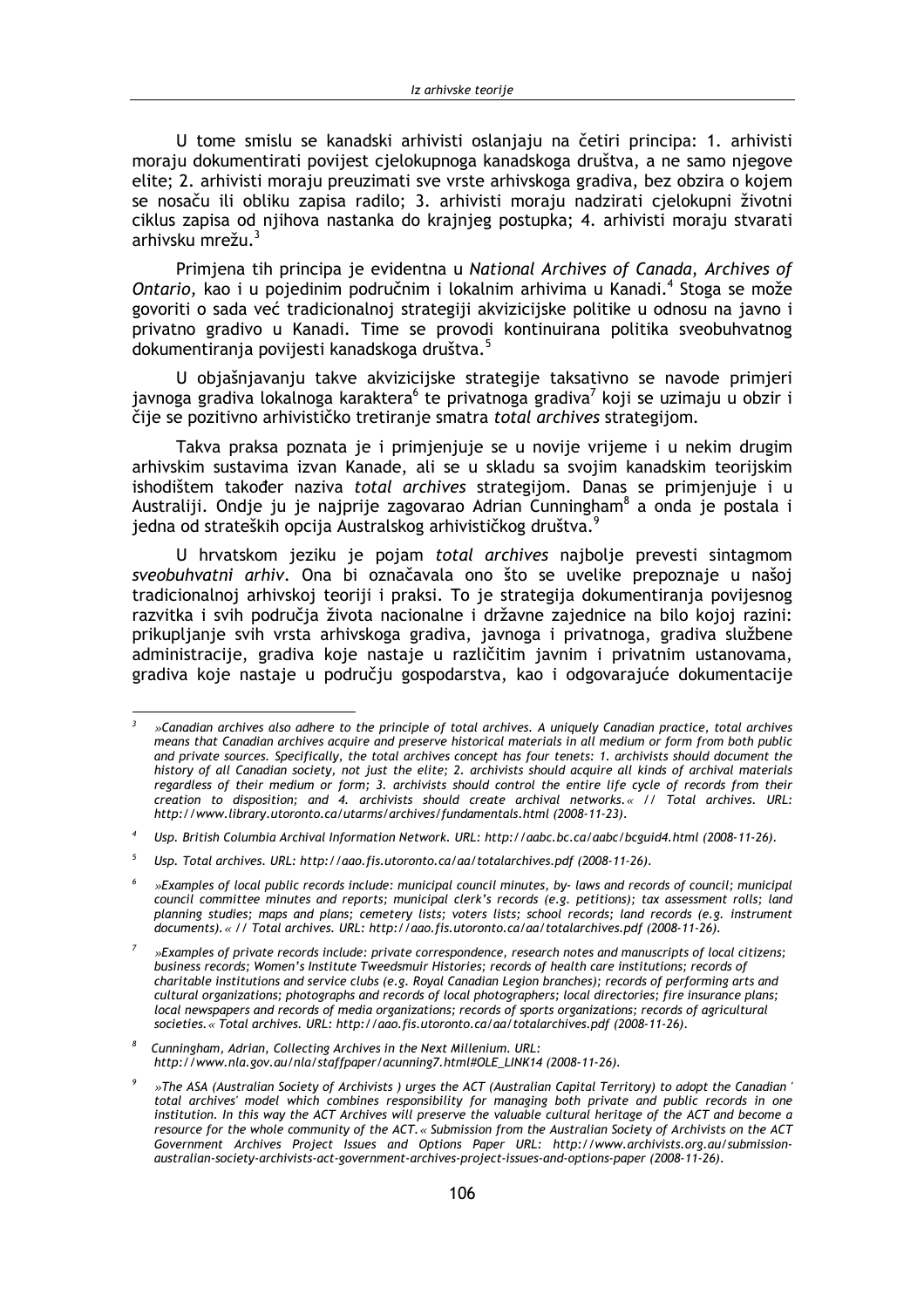osobnoga karaktera. Sve to, dakako, bez obzira na vrstu nosača i zapisa. Ona, također, istovremeno podrazumijeva proces vrednovanja stvaratelja i gradiva na svim razinama, a ono se na temeliu dugogodišnie prakse redovito provodi i u Hrvatskoj<sup>10</sup> i u Sloveniii.<sup>11</sup>

## OBLIKOVANJE ARHIVSKE PRAKSE U HRVATSKOJ I SLOVENIJI NA TRAGU TOTAL **ARCHIVES STRATEGIJE**

Arhivska je služba u Hrvatskoj i Sloveniji, kao i drugim zemljama bivše državne zajednice svojom strategijom i praksom već duže vrijeme na tragu strategije koju u kanadskoj arhivističkoj teoriji i praksi označava pojam total archives. To se može zaključiti već na temelju činjenice da je u našim zemljama sveobuhvatna briga za gradivo koje nastaje na određenom području povjerena pojedinom arhivu za područje njegove teritorijalne nadležnosti. Osim toga, hrvatska arhivska legislativa, nadzorna i akvizicijska politika, te praksa u sustavu arhivske službe Hrvatske ima puno zajedničkih elemenata upravo s takvom kanadskom arhivističkom teorijom i praksom. Stoga se može reći kako je strategija prikupljanja arhivskoga gradiva i sveobuhvatnog dokumentiranja povijesti zajednice, kako to definira pojam total archives u kanadskoj arhivističkoj teoriji i praksi, prisutna u kontinuitetu i u okvirima hrvatske arhivske teorije i prakse. Nakon demokratskih promjena i procesa privatizacije devedesetih godina 20. stoljeća ona tim više dobiva na značenju.

Ranija su razdoblja razvoja arhivskoga djelovanja u mnogim europskim zemljama bila na tragu služenja stvaratelju. Predmetni je stvaratelj uglavnom bila administracija javnoga sektora na državnoj, područnoj ili lokalnoj razini. Kada je 1984. godine objavljeno opsežno i vrijedno izdanje Arhivski fondovi i zbirke u SFRJ,<sup>12</sup> za svaku je republiku izdan poseban svezak u kojem se nalazi i pregled povijesnog razvoja arhivske službe na niezinom područiu, pa tako i za Hrvatsku<sup>13</sup> i Sloveniju<sup>14</sup>. Takay povijesni pregled dobro ilustrira razvoj arhivske dielatnosti i ustanova od srednieg vijeka do naših dana te naglašava njegove prekretnice.

Jedna od povijesnih prekretnica na ovim prostorima bilo je i stvaranje nove zajedničke jugoslavenske države nakon Drugog svjetskog rata. To je utjecalo na sve segmente života i djelovanja, pa tako i na arhivsku djelatnost. U prvom razdoblju nakon Drugog svjetskog rata arhivska je služba u novim okolnostima i novom povijesnom i geografskom kontekstu najprije intenzivno bila zauzeta oko preuzimanja, zapravo spašavanja, arhivskoga gradiva trajnoga karaktera, ili barem ostataka velikih količina upravne i druge arhivske dokumentacije razne provenijencije koja se do Drugog svjetskog rata u mnogome čuvala kod samih stvaratelja, a onda se nakon rata u prvi mah našla u rukama onih koji nisu bili dorasli povijesnom zadatku koji im je stjecajem okolnosti nametnut. Naime, zbog nestručnog i bahatog pristupa mnogih odgovornih osoba u ranim strukturama nove

<sup>&</sup>lt;sup>10</sup> Usp. Rubčić, Darko/ Prgin, Ivana, Vrednovanje stvaratelja javnog arhivskog gradiva. // Tehnični in vsebinski problemi klasičnega in elektronskega arhiviranja. Zbornik referatov z dopolnilnega izobraževanja, Maribor 6/2007, str. 366-370.

<sup>&</sup>lt;sup>11</sup> Usp. Žumer, Vladimir, Makrovalorizacija arhivskega gradiva v Sloveniji. // Arhivi 31 (2008) št. 2, str. 307-326.

<sup>&</sup>lt;sup>12</sup> Usp. Arhivski fondovi i zbirke u SFRJ. Savez Arhivskih radnika Jugoslavije, Beograd, 1984.

<sup>&</sup>lt;sup>13</sup> Usp. Kolanović, Josip, Arhivi u Socijalističkoj Republici Hrvatskoj. // Arhivski fondovi i zbirke u SFRJ; SR Hrvatska. Savez Arhivskih radnika Jugoslavije, Beograd, 1984., str. 11-37.

<sup>&</sup>lt;sup>14</sup> Usp. Klasinc, Peter, Arhivi u Socijalističkoj Republici Hrvatskoj. // Arhivski fondovi i zbirke u SFRJ; SR Slovenija. Savez Arhivskih radnika Jugoslavije, Beograd, 1984., str. 9-16.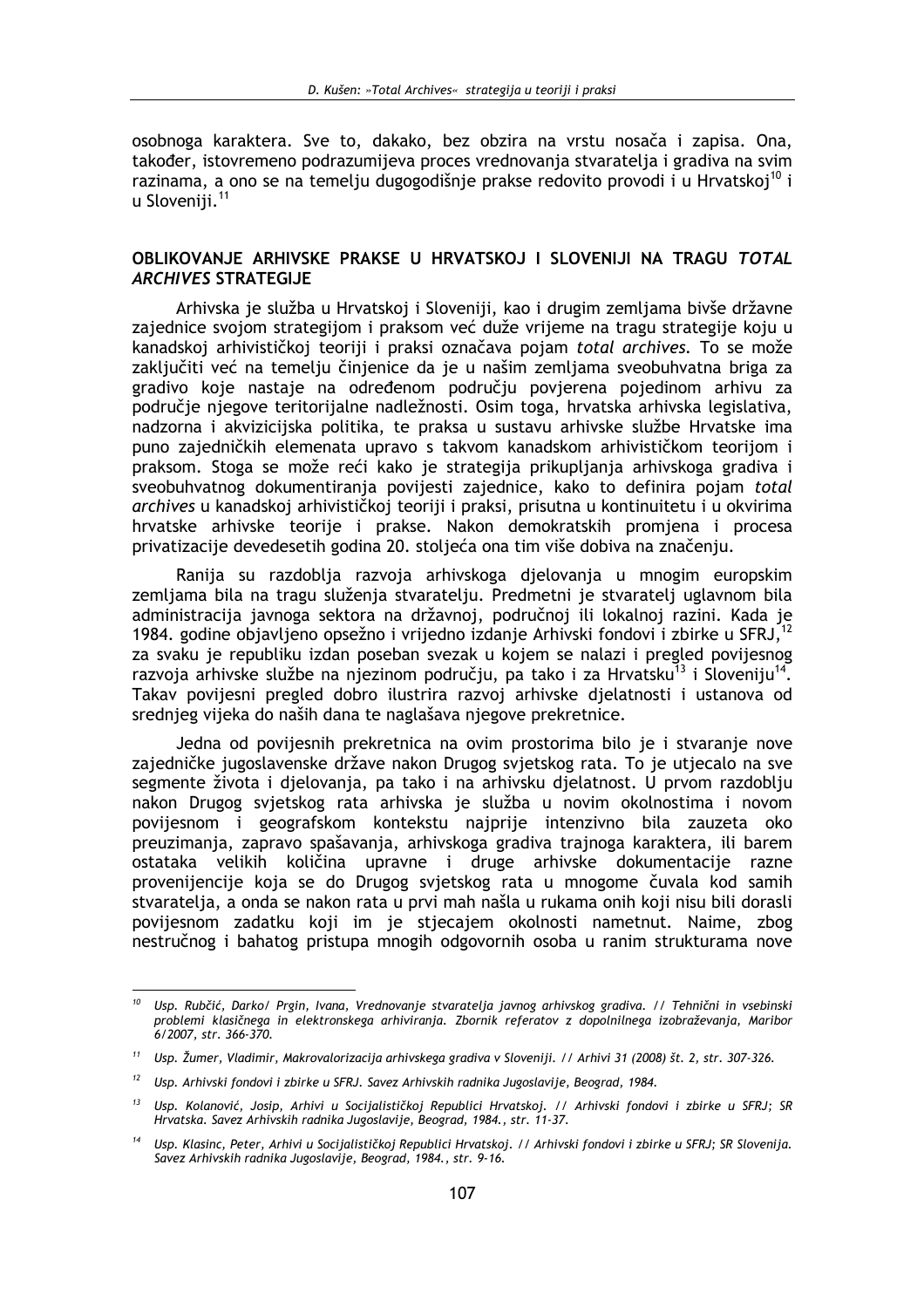socijalističke vlasti i sustava, mnogom arhivskome gradivu je danomice prijetila opasnost od uništenja.

Pod utjecajem svjetskih kretanja arhivske teorije i prakse, uvelike uvjetovana novim društveno-političkim okolnostima sa svim njihovim prednostima i manjkavostima, u zemljama nove poslijeratne Jugoslavije, pa tako i u Hrvatskoj i Sloveniji, počinje se provoditi jedinstvena akvizicijska politika i primjenjivati jedinstvene smjernice za obradu i opis arhivskoga gradiva.

Objavljivanjem Arhivske čitanke,<sup>15</sup> koju je priredio Josip Buturac,<sup>16</sup> započinje proces stručnog obrazovanja i osposobljavanja djelatnika u arhivskim ustanovama na području tadašnje zajedničke države. Na poticaj Savezne konferencije arhivista, održane u Beogradu od 10. do 12. svibnja 1949. godine, Državni arhiv u Zagrebu je objavio Arhivsku čitanku kao priručnik za obavljanje arhivske službe. Kao dugogodišnji poznavatelj arhivske problematike, stručnjak i znanstvenik, Josip Buturac je taj arhivski priručnik priredio kao kompilaciju stručnih članaka iz više knjiga i priručnika uglavnom inozemnih priznatih arhivskih stručnjaka.

Iz Predgovora i Uvoda u arhivistiku razvidna je već tada zacrtana smjernica koja implicite odražava strategiju oblikovanja sveobuhvatnog arhiva. Naime, slijed mnogih pogrešnih postupaka s arhivskim gradivom različitih stvaratelja i razina u prošlosti, njegovim namjernim i nenamjernim uništavanjem, novoustrojena organizirana arhivska služba je smatrala neophodnim da se putem organizirane nadzorne službe državnih arhiva provede strategija očuvanja arhivskoga gradiva svih provenijencija i na svim razinama koje će moći očuvati koliko toliko cjelovitu memoriju o povijesnom razvitku svih područja života zajednice, a ne samo o državnoj upravi i administraciji.<sup>17</sup> Na tom je tragu već i Odluka nove vlasti o zaštiti kulturnih spomenika<sup>18</sup> iz 1945. godine i Naredba o privremenom osiguranju arhiva, od 12. ožujka 1948. godine. Tako se, u ovoj potonjoj Naredbi u čl. 2. izrijekom navodi:

»Pod arhivima bivših državnih i samoupravnih ustanova razumijevaju se arhivi državnih nadleštava, banovinski, okružni, kotarski, gradski, općinski, sudski, školski i sl.; arhivi imovnih, zdravstvenih, školskih i crkvenih općina, zemljišnih i urbarijalnih zaiednica i sl.«<sup>19</sup>

U istoj Naredbi se u čl. 3. donosi i daljnja specifikacija arhiva koja uključivo upućuje na oblikovanje takve skrbi za arhivsko gradivo koja obuhvaća široki spektar u smislu suvremene strategije sveobuhvatnog arhiva:

»Pod arhivima društava, udruženja i drugih pravnih osoba, kao i pojedinaca razumijevaju se arhivi prosvjetnih, naučnih, kulturnih, muzičkih, pjevačkih i drugih umjetničkih društava i sl.; arhivi zadruga, trgovačkih obrtničkih i drugih staleških

<sup>&</sup>lt;sup>15</sup> Buturac, Josip (prir.), Arhivska čitanka. Državni arhiv u Zagrebu, Zagreb, 1950.

<sup>&</sup>lt;sup>16</sup> Josip Buturac (1905-1993) bio je crkveni povjesničar, profesor crkvene povijesti na Katoličkom bogoslovnom fakultetu u Zagrebu, pastoralni djelatnik u Zagrebačkoj nadbiskupiji, istaknuti hrvatski kulturni djelatnik i viši arhivist u Državnom arhivu u Zagrebu. Usp. Buturac, Josip. // Hrvatski leksikon, sv. I. Naklada Leksikon d.o.o Zagreb, 1996, str. 176.

 $17<sup>2</sup>$ Usp. Buturac, Josip (prir.), Arhivska čitanka, str. 16-18.

Usp. Isto, str. 159-160.

<sup>19</sup> Naredba o privremenom osiguranju arhiva, Službeni list 25/1948. Vidi također: BUTURAC, Josip (prir.), Arhivska čitanka. str. 280; Arhivi i arhivsko gradivo: zbirka pravnih propisa 1828. - 1997. / priredio Marijan Rastić; kazalo izradio Jozo Ivanović, Hrvatski državni arhiv, Zagreb, 1998., str. 85.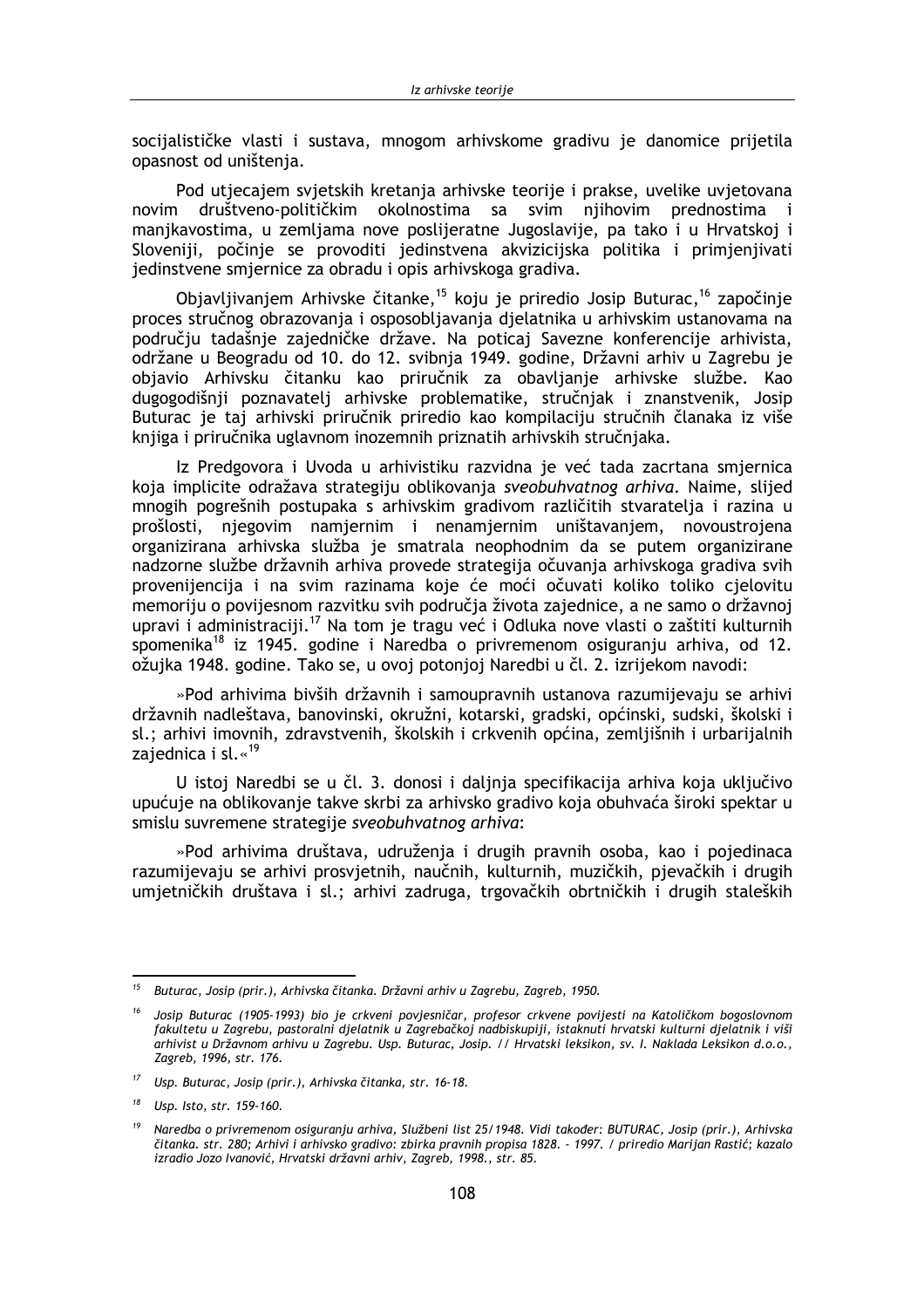udruženja, banaka, poduzeća, tvornica; arhivi i spisi pojedinih istaknutih ličnosti i  $sl.$   $\cdot$   $^{20}$ 

U tome smislu se započela provoditi i dalje provodila politika nadzora, kao i akvizicijska politika na području Jugoslavije sve do demokratskih promjena i državnog osamostaljenja pojedinih dotadašnjih republika.

Usporedno je tekao i proces stvaranja osnovne strukture arhivske djelatnosti u poslijeratnoj jugoslavenskoj državnoj zajednici. Primarni je proces stvaranja mreže arhivskih ustanova započeo u drugoj polovici četrdesetih, a završio početkom šezdesetih godina 20. stoljeća. Daljnje je povremeno osnivanje novih ustanova u skladu s područnim potrebama nastavljeno do danas. Tako ustrojena mreža arhiva je i u Hrvatskoj<sup>21</sup> i u Sloveniji praktično jedina redovna arhivska djelatnost koja ima svoju područnu i stvarnu nadležnost. Uz nju još jedino postoje pojedini specijalni ili privatni, korporacijski i vjerski arhivi. Ona, dakle, u organiziranom javnom arhivskom djelovanju predstavlja funkcionalni unikum. Stoga, bez obzira na pridjev »zemaljski« ili »državni« u njezinome nazivu, ona na istom prostoru zapravo ima višerazinski karakter: državni, regionalni i lokalni, a njezina organizirana briga koju poduzima usmjerena je na arhivsko gradivo bilo koje provenijencije, kao kompleksnu memoriju naroda i države. Takva kompleksna briga podrazumijevala je i podrazumijeva također sve ono što u razvojnom i oblikovnom smislu treba poduzimati kako bi arhivi i njihovi djelatnici na što bolji i prikladniji način ispunili ulogu koju imaju i ostvarili učinak koji se od njih očekuje.<sup>22</sup>

Paralelni procesi razvijanja arhivske teorije i prakse te oblikovanja mreže arhivskih ustanova provođeni su u skladu sa saveznim i republičkim zakonima i njihovim provedbenim propisima.

Kao prvi arhivski zakon na saveznoj razini donesen je 1950. godine Opći zakon o državnim arhivima. $^{23}$  a 1964. godine donosi se novi Opći zakon o arhivskoj građi. $^{24}$ Međutim, dielovanie arhivske službe u pojedinim republikama bilo je regulirano i republičkim zakonima i provedbenim propisima. U Hrvatskoj je posljednij republički Zakon o zaštiti arhivske građe i arhivima<sup>25</sup> iz 1978. godine doživio svoje izmjene i dopune<sup>26</sup> 1986. godine, a na snazi je bio i nakon demokratskih promiena i osamostalienia Republike Hrvatske, sve do donošenia novoga Zakona o arhivskom gradivu i arhivima 1997. godine.<sup>27</sup>

Na temelju tako izgrađene arhivske teorije i prakse, Arhivska je služba danas i u Hrvatskoj i u Sloveniji ustrojena kao mreža područnih arhiva kojim su na čelu

 $20<sup>o</sup>$ Naredba o privremenom osiguranju arhiva, Službeni list 25/1948. Vidi također: BUTURAC, Josip (prir.), Arhivska čitanka. str. 280; Arhivi i arhivsko gradivo: zbirka pravnih propisa 1828. - 1997. / priredio Marijan Rastić; kazalo izradio Jozo Ivanović, Hrvatski državni arhiv, Zagreb, 1998., str. 85.

<sup>&</sup>lt;sup>21</sup> U Hrvatskoj su najprije do 1990. godine djelovali pod nazivom Historijskih arhiva, potom do donošenja novog Zakona 1997. godine pod nazivom Povijesnih arhiva, a otada do danas djeluju pod nazivom Državnih arhiva s definiranom teritorijalnom i stvarnom nadležnošću u skladu sa Zakonom o arhivskom gradivu i arhivima (NN  $105/97$ ).

<sup>&</sup>lt;sup>22</sup> Usp. Kušen, Dražen, Arhivi i mogućnost njihova udjela u odgoju za društveno-povijesnu odgovornost, 2005. // URL: http://www.had-info.hr/dubrovnik2005/Referat%20Kušen.pdf (2008-11-23).

<sup>&</sup>lt;sup>23</sup> Usp. Opći zakon o državnim arhivima, SL, 12/1950; Vidi također: Arhivi i arhivsko gradivo, str. 88-91.

 $24$ Usp. Općem zakonu o arhivskoj građi, SL, 48/1964; Vidi također: Arhivi i arhivsko gradivo, str. 147-158.

<sup>&</sup>lt;sup>25</sup> Usp. Zakon o zaštiti arhivske građe i arhivima, NN, 25/1978; Vidi također: Arhivi i arhivsko gradivo, str. 212-230.

<sup>&</sup>lt;sup>26</sup> Usp. Zakon o izmjenama i dopunama Zakona o zaštiti arhivske građe i arhivima, NN, 47/1986; Vidi također: Arhivi i arhivsko gradivo, str. 298.

<sup>&</sup>lt;sup>27</sup> Usp. Zakon o arhivskom gradivu i arhivima, NN 105/1997; Vidi također: Arhivi i arhivsko gradivo, str. 333-353.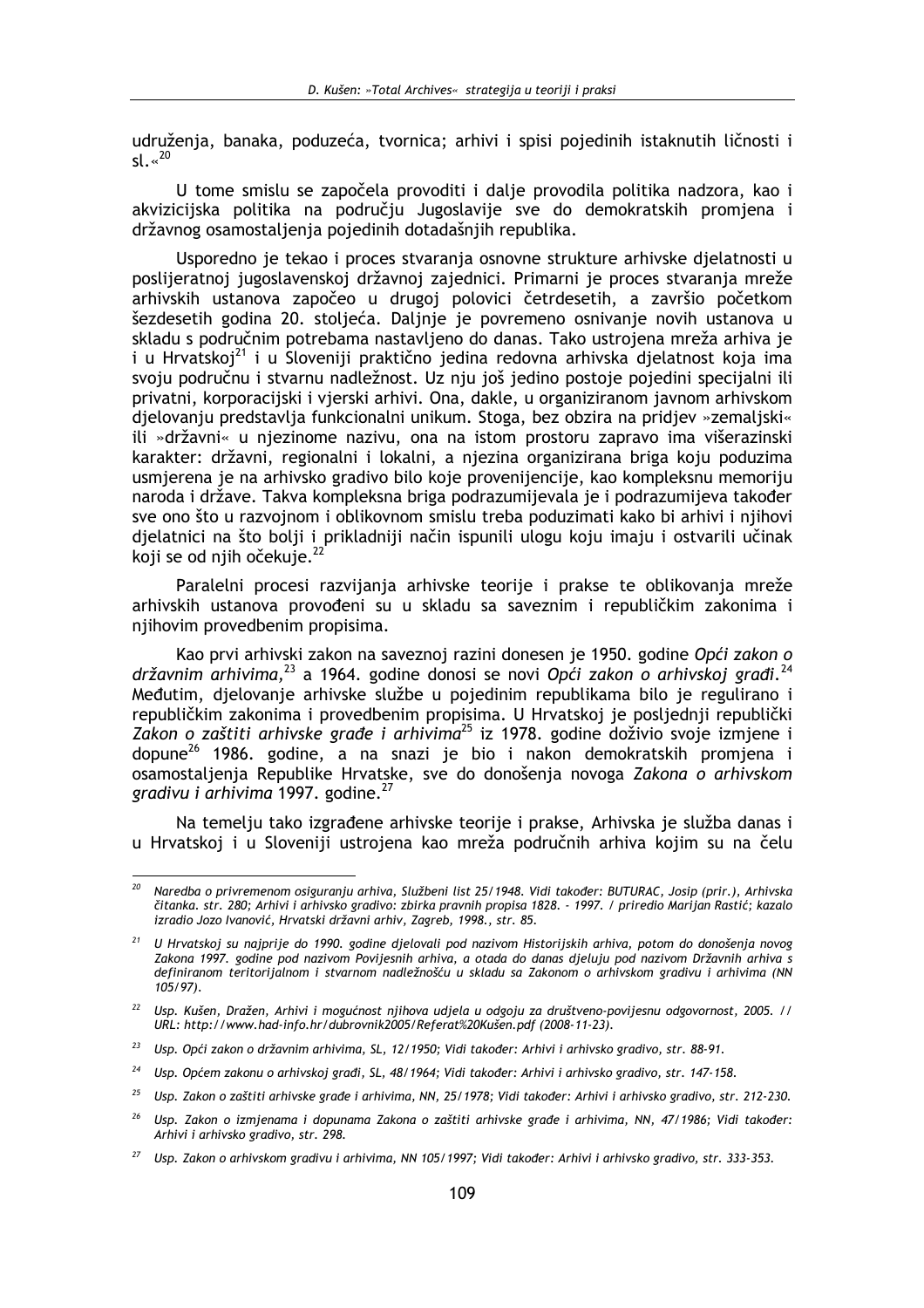središnje nacionalne arhivske institucije.<sup>28</sup> Tako oblikovana arhivska služba podrazumijeva da su to arhivi općega tipa koji prikupljaju, obrađuju i daju na korištenie gradivo svih stvaratelia koje može dokumentirati život i povijesni razvoj područia koje dotični arhiv svojom teritorijalnom nadležnošću pokriva. Prema klasifikaciji koja je korištena kod publikacije Arhivskih fondova i zbirki iz 1984. godine, gradivo je bilo razvrstano u sljedeće skupine:

- A. Arhivski fondovi državnih organa, ustanova, organizacija i drugih institucija
- 1. Uprava i javne službe
- $2.$ Pravosuđe
- $3.$ Vojne jedinice, ustanove i organizacije
- 4. Prosvjetne kulturne i znanstvene ustanove
- 5. Socijalne i zdravstvene ustanove
- 6. Gospodarstvo i bankarstvo
- $7.$ Društveno-političke organizacije, društva i udruženja
- 8. Vjerske zajednice
- 9. Ostalo
- **B.** Obiteljski i osobni arhivski fondovi
- $\mathsf{C}$ . Zbirke

Promatrajući razvoj arhivske službe i njezino djelovanje u Hrvatskoj i Sloveniji u drugoj polovici 20. i početkom 21. stoljeća,<sup>29</sup> može se zaključiti kako su stanje i potrebe uvjetovali takvo usmjeravanje djelovanja i takvu sveobuhvatnu brigu za arhivsko gradivo različite provenijencije, da je u praksi prepoznatljiva kontura upravo one ideje koja se može definirati total archives strategijom. Naime, na regionalnom planu sveobuhvatna briga za gradivo koje nastaje na određenom području povjerena je pojedinom područnom arhivu za područje njegove teritorijalne nadležnosti. S druge strane, na nacionalnom planu ista je sveobuhvatna briga, ali za gradivo od nacionalnog značenja, povjerena središnjem nacionalnom arhivu. Stoga se može reći kako je strategija prikupljanja arhivskoga gradiva i dokumentirania povijesti zajednice na sveobuhvatan način, kako to definira upravo pojam total archives u kanadskoj arhivističkoj teoriji i praksi, prisutna u kontinuitetu i u okvirima arhivske teorije i prakse na ovim prostorima već preko pola stoljeća.

Tradicionalna i suvremena briga za arhivsku baštinu sveobuhvatna je i s obzirom na stvaratelje i s obzirom na imatelje arhivskoga gradiva. Napredak kontinuiteta te brige uočljiv je u hrvatskim okvirima na temelju usporedbe broja i stanja evidentiranih arhivskih fondova i zbirki u različitim razdobljima, onog zabilježenog u izdanju Arhivskih fondova i zbirki u SFRJ za SR Hrvatsku iz 1984. godine<sup>30</sup> i novog zabilježenog u Pregledu arhivskih fondova i zbirki Republike Hrvatske objavljenom

 $28$ Danas je u sustavu organizirane arhivske službe državnih arhiva u Hrvatskoj, osim Hrvatskog državnog arhiva kao matične ustanove, još 18 područnih državnih arhiva koji su ravnomjerno raspoređeni po Hrvatskoj (gotovo radiche astaliove, jes to poarachim arzavnih armya koji sa ravnomjerilo raspoređem po mvaskoj (zotove<br>redovito u sjedištima županija): Bjelovar, Dubrovnik, Gospić, Karlovac, Križevci, Osijek, Pazin, Rijeka, Sisak,<br>Slavonsk

<sup>29</sup> Za Hrvatsku vidi: Ćosić, Stjepan, Arhivska služba u Republici Hrvatskoj. // Pregled arhivskih fondova i zbirki Republike Hrvatske, Hrvatski državni arhiv, Zagreb, 2006., str. XVII-XXVI.

<sup>&</sup>lt;sup>30</sup> Usp. Arhivski fondovi i zbirke u SFRJ; SR Hrvatska.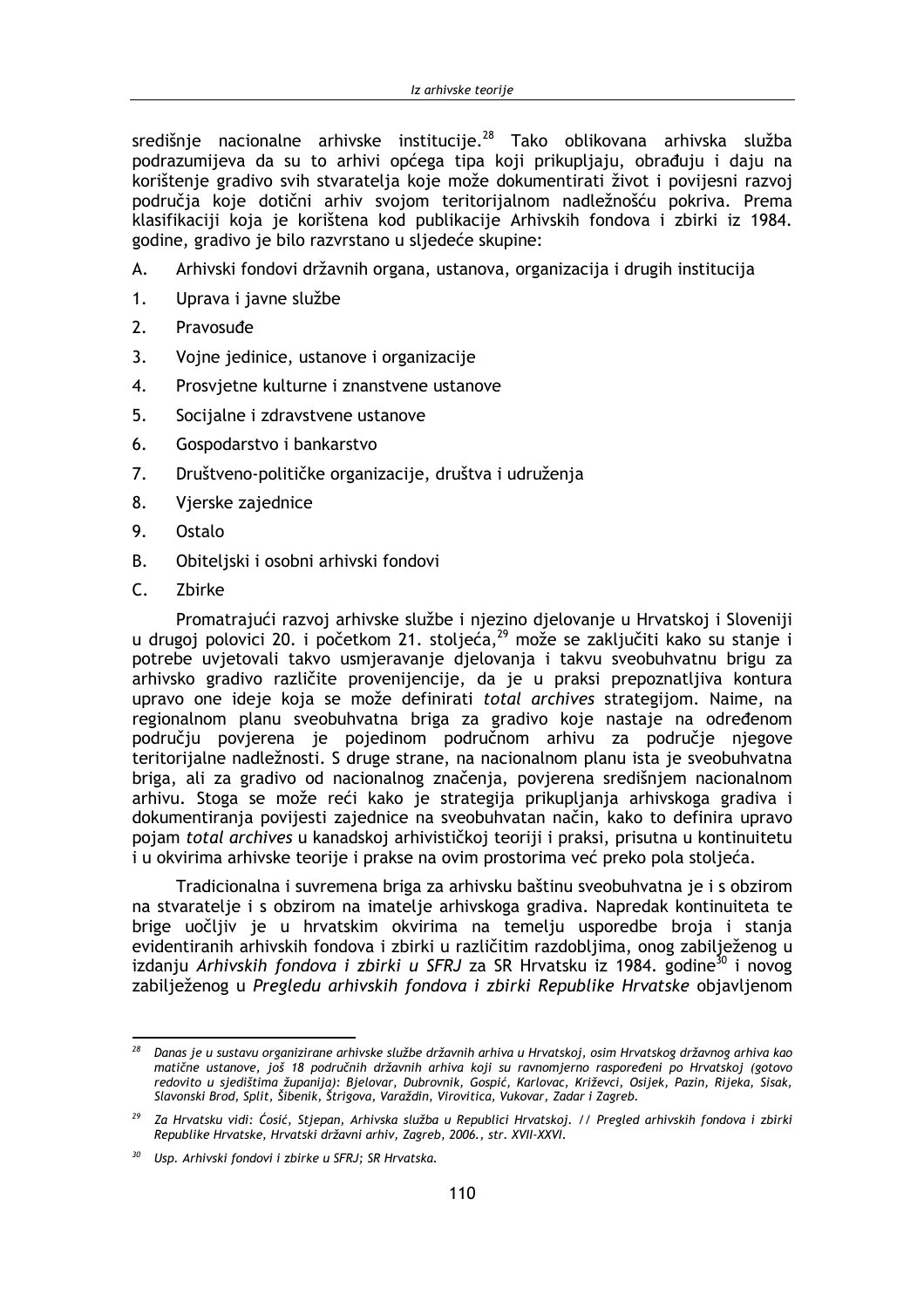2006. godine.<sup>31</sup> Slično je i s usporedbom istovrsnoga stanja i napretka u slovenskim okvirima, onoga zabilježenog u izdanju Arhivskih fondova i zbirki u SFRJ za SR Sloveniju, iz 1984. godine<sup>32</sup> i onoga koje je evidentno kroz podatke koji se mogu naći na web stranicama i u izdanjima pojedinih arhiva u Sloveniji.<sup>33</sup> Iz svega je razvidno kako je i hrvatska i slovenska arhivska služba, primjereno stvarnom stanju, potrebama i mogućnostima, nastojala razvijati vlastitu teoriju i praksu i oblikovati vlastitu strategiju djelovanja. Ona je, između ostaloga vidljiva i iz aktualnoga klasifikacijskog sustava kojim se razvrstavaju arhivski fondovi i zbirke u Hrvatskoj i u Sloveniji danas.

|                    | 1. Tablica klasifikacijskih sustava arhivskih fondova i zbirki u Hrvatskoj |  |  |  |  |  |
|--------------------|----------------------------------------------------------------------------|--|--|--|--|--|
| i Sloveniji danas. |                                                                            |  |  |  |  |  |

| KLASIFIKACIJSKI SUSTAVI ARHIVSKIH FONDOVA I ZBIRKI |                                                                    |                          |                                                                   |  |  |  |
|----------------------------------------------------|--------------------------------------------------------------------|--------------------------|-------------------------------------------------------------------|--|--|--|
| <b>U HRVATSKOJ DANAS</b>                           |                                                                    | <b>U SLOVENIJI DANAS</b> |                                                                   |  |  |  |
|                                                    |                                                                    |                          |                                                                   |  |  |  |
| А.                                                 | Uprava i javne službe                                              | А.                       | Uprava                                                            |  |  |  |
| <b>B.</b>                                          | Pravosuđe                                                          | <b>B.</b>                | Pravosodie                                                        |  |  |  |
| C.                                                 | Vojne jedinice, ustanove i organizacije                            | C.                       | Vojaštvo, orožništvo in policija                                  |  |  |  |
| D.                                                 | Odgoj i obrazovanje                                                | D.                       | Gospodarstvo in bančništvo                                        |  |  |  |
| Ε.                                                 | Kultura, znanost i informiranje                                    | Ε.                       | Vzgoja in izobraževanje                                           |  |  |  |
| F.                                                 | Zdravstvo i socijalne ustanove                                     | F.                       | Kultura, znanost, šport in informiranje                           |  |  |  |
| G.                                                 | Gospodarstvo i bankarstvo                                          | G.                       | Zdravstvo in sociala                                              |  |  |  |
| Η.                                                 | Političke stranke, društveno-političke<br>organizacije i sindikati | Η.                       | Politične stranke, družbenopolitične<br>organizacije in sindikati |  |  |  |
| I.                                                 | Društva, udruge, udruženja                                         | Τ.                       | Društva in družbene organizacije                                  |  |  |  |
| J.                                                 | Vierske ustanove                                                   | J.                       | Verstvo                                                           |  |  |  |
| K.                                                 | Vlastelinski, obiteljski i osobni arhivski<br>fondovi              | K.                       | Zemljiška gospostva                                               |  |  |  |
| L.                                                 | Zbirke izvornoga arhivskoga gradiva                                | L.                       | Osebni in rodbinski fondi                                         |  |  |  |
| M.                                                 | Zbirke dopunskih preslika arhivskoga gradiva                       | M.                       | Arhivske zbirke (izvirno arhivsko gradivo)                        |  |  |  |
| N.                                                 | Filmski zapisi                                                     | N.                       | Zbirke reprodukcij (kopij) arhivskega<br>gradiva                  |  |  |  |
| 0.                                                 | Zvučni zapisi                                                      |                          |                                                                   |  |  |  |

## VIŠERAZINSKA KONTEKSTUALNA VRIJEDNOST ARHIVSKOGA GRADIVA

Ustrojbene i organizacijske jedinice, različite ustanove i druge pravne i fizičke osobe svojim djelovanjem stvaraju arhivsko gradivo. U tom gradivu su primarno sadržane informacije o samome stvaratelju, njegovom djelovanju i provenijencijskom

<sup>&</sup>lt;sup>31</sup> Usp. Pregled arhivskih fondova i zbirki Republike Hrvatske, Hrvatski državni arhiv, Zagreb, 2006.

 $32$ Usp. Arhivski fondovi i zbirke u SFRJ; SR Slovenija.

<sup>33</sup> Usp. URL: http://www.arhiv.gov.si/fileadmin/arhiv.gov.si/pageuploads/vodnik/vod11.pdf (2008-1-14).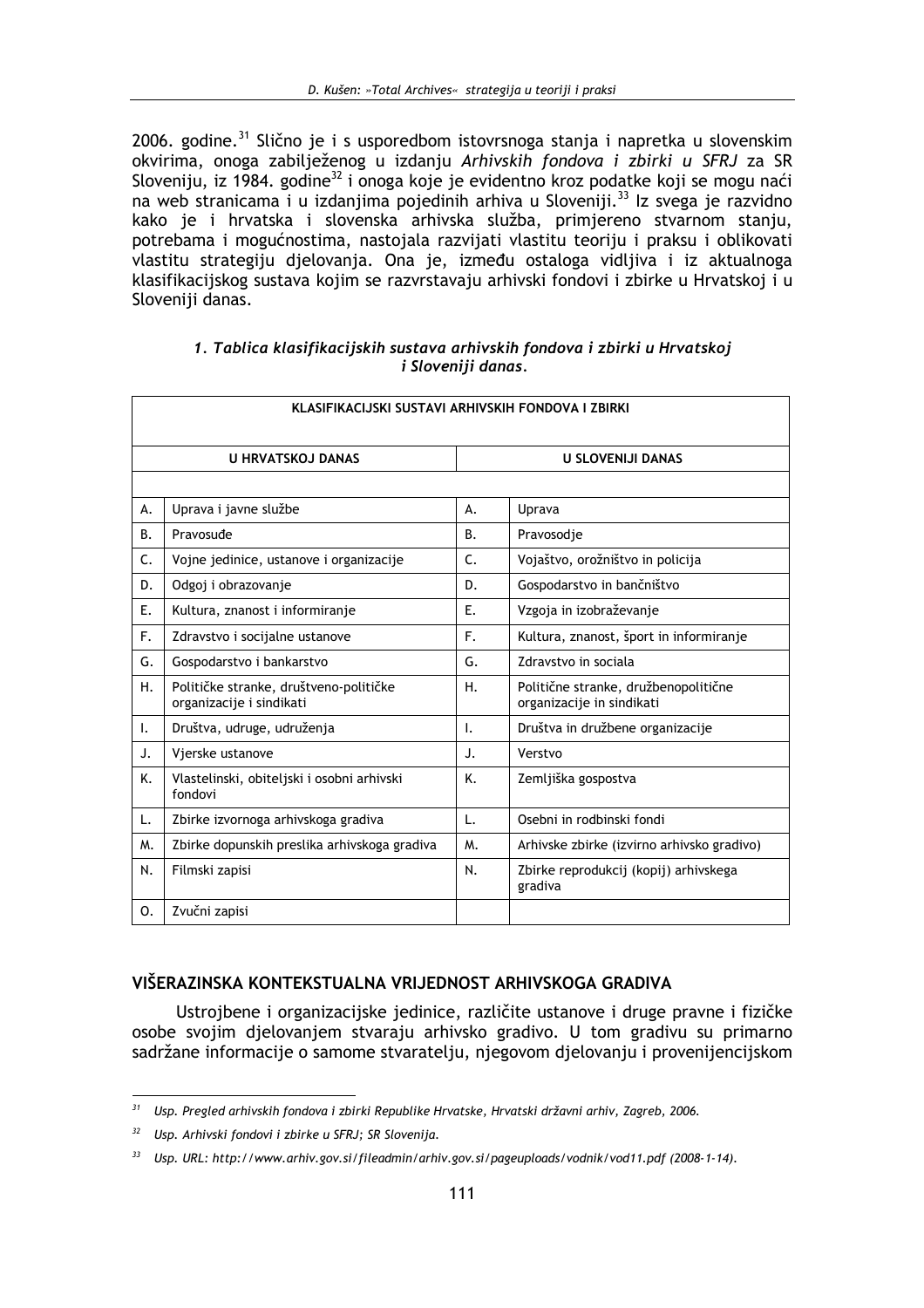kontekstu gradiva. No, sekundarno, ono obično sadrži i druge informacije koje govore o širem društvenom kontekstu.

U tome smislu, svaki segment arhivske baštine ima svoju vrijednost kao jedan od elemenata koji tvore mozaik ukupne memorije društvene zajednice od lokalne do globalne razine.

Vrijednost arhivskoga gradiva bilo koje provenijencije može se, dakle, promatrati unutar vlastitoga provenijencijskoga konteksta i izvan njega. Tako kod arhivskoga gradiva bilo koje provenijencije možemo govoriti o dva paralelna konteksta njegova vrednovanja i značenja. Naime, s obzirom na informacijski karakter arhivskoga gradiva treba napomenuti da informacije sadržane u gradivu imaju dvostruko značenje.

Ponajprije one imaju značenje za kontekst same provenijencije (samoga stvaratelja i njegovoga provenijencijskog okruženja) jer za vlastite potrebe čuvaju i omogućuju daljnje korištenje podataka o vlastitom identitetu, postojanju i djelovanju. S druge strane, te iste informacije, promatrane izvan konteksta provenijencije (samoga stvaratelja i njegovoga provenijencijskog okruženja), omogućuju odražavanje vlastite slike i korištenje vlastitih informacija u širem kontekstu svoga postojanja i djelovanja.

To gradivo time postaje neizostavni dio mozaika ukupne memorije društva. Stoga bismo mogli govoriti i o dva nova pojma kojima možemo definirati kontekst vrednovanja i značenja arhivskoga gradiva: intraprovenijencijski kontekst i ekstraprovenijencijski kontekst. Ovaj posljednji (ekstraprovenijencijski) se širi u obliku koncentričnih krugova od lokalne, preko regionalne i nacionalne, do globalne razine. Intraprovenijencijski kontekst čini sam stvaratelj u svom uskom provenijencijskom okruženju.

Ekstraprovenijencijski kontekst čini sveukupno društveno. političko. gospodarsko i kulturno okruženje dotičnoga stvaratelja čiji segmenti gradiva mogu imati značenie u širem kontekstu od lokalne do globalne razine.<sup>34</sup>

Usp. Kušen, Dražen, Nacionalne i međunarodne osnove za zaštitu arhivske baštine crkava i vjerskih zajednica // Arhivska praksa 11/2008. Međunarodno arhivsko savjetovanje u Tuzli 9. i 10. listopada 2008., Tuzla : Društvo arhivskih zaposlenika Tuzlanskog kantona, Arhiv Tuzlanskog kantona, 2008. Str. 169-170.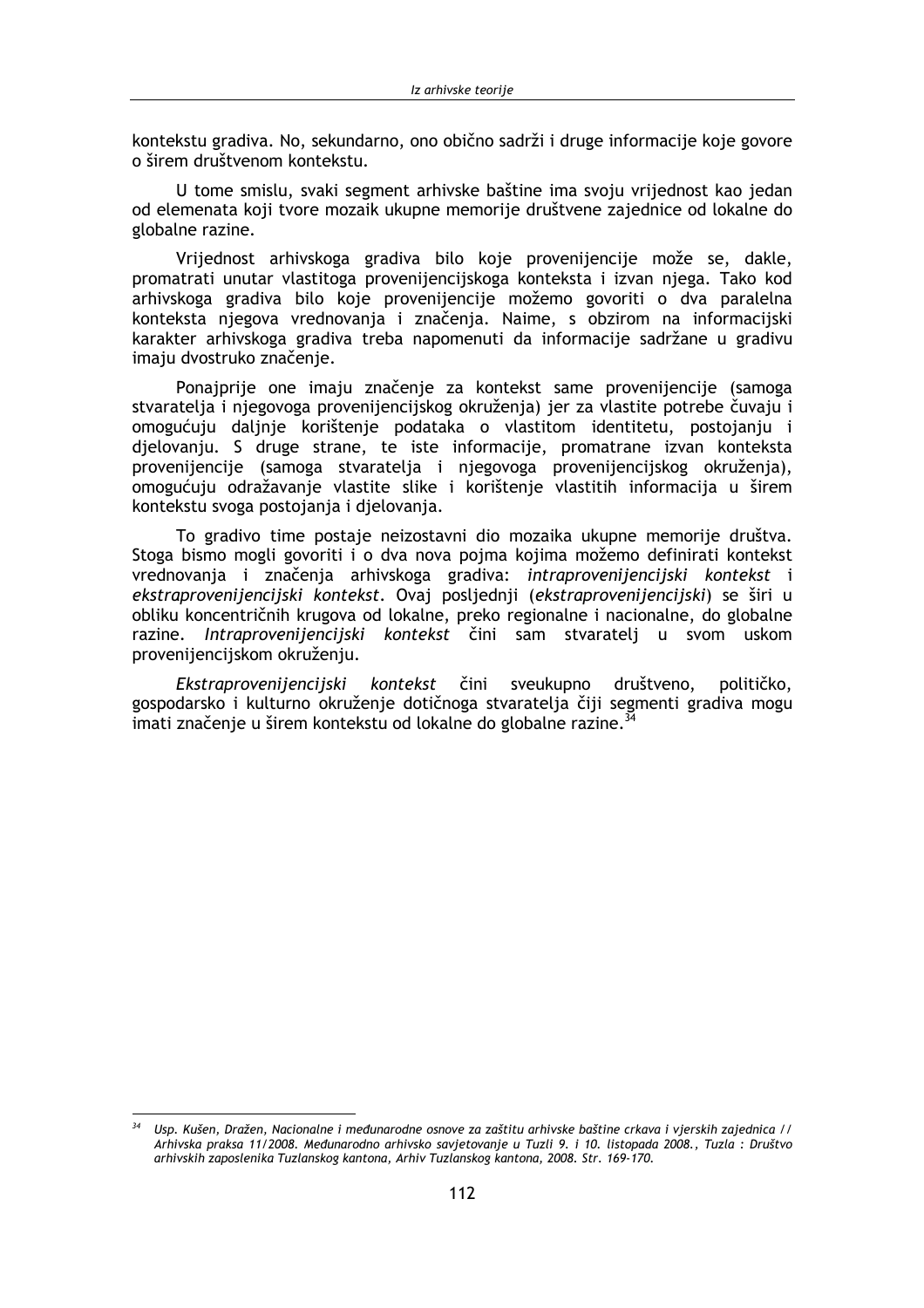2. Dijagram s prikazom odnosa intraprovenijencijskog (IP) i ekstraprovenijencijskog (EP) konteksta.



U jednom i drugom kontekstu, intraprovenijencijskom  $\mathbf{i}$ ekstraprovenijencijskom, arhivsko gradivo ima dvostruku funkcionalnu vrijednost: uporabnu (usualnu) i baštinsku (hereditalnu). Ipak, razlika je u naglasku koji se stavlja u funkcionalnom vrednovanju gradiva.

Dok je u intraprovenijencijskom kontekstu naglasak na uporabnoj vrijednosti gradiva, u ekstraprovenijencijskom kontekstu je naglasak na baštinskoj vrijednosti toga gradiva. Ona se osobito naglašava u nacionalnim okvirima svake pojedine  $dr\bar{z}$ ave.

Kao princip jedinstva koji će na vrhu vertikale ujediniti različite interese u jedan opći interes vrednovanja, značenja i zaštite, pojavljuje se koncept svjetske kulturne baštine koji je bio polazište Haške konvencije iz 1954. godine, a koji i danas zahtijeva kontinuirani zaštitnički pristup kulturnim dobrima svakoga pojedinog naroda i države.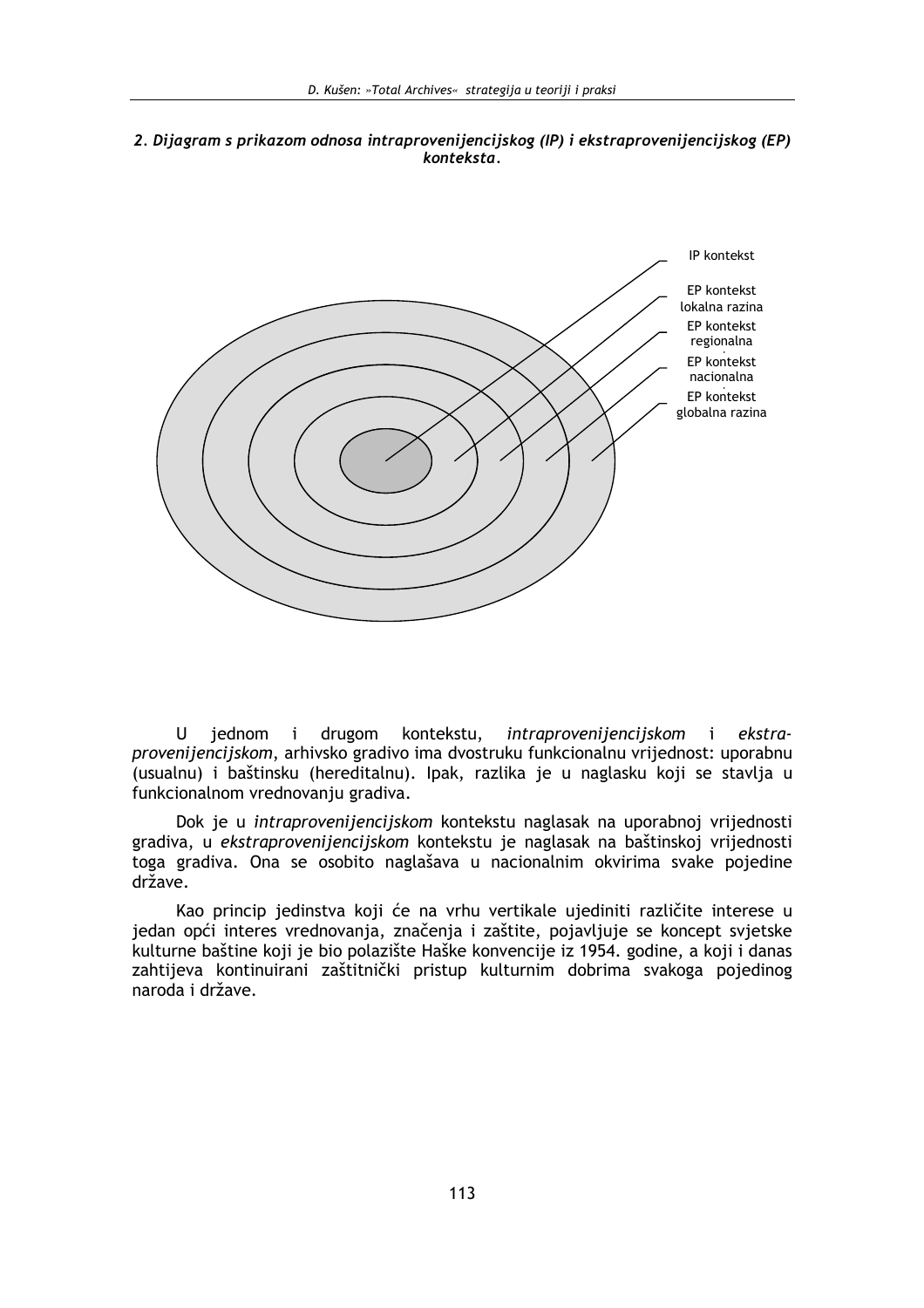3. Dijagram s prikazom odnosa višerazinske kontekstualne vrijednosti arhivskoga gradiva.



lako se oblik arhivske službe i organizacija djelovanja arhivskih ustanova razlikuje od države do države, on je uvijek usko povezan s ulogom i značenjem arhivskoga gradiva u društvenom životu. Povijesno je to bilo od dokumenata važnih za dokazivanje prava, povlastica i obveza, preko opsluživanja sustava uprave i administracije do brižnog odabiranja arhivskoga gradiva kao izvora od trajnoga<br>značenja za znanstvena istraživanja.<sup>35</sup> U svim je tim razvojnim etapama arhivsko gradivo uvijek imalo primarno utilitarnu funkciju. Međutim, u svijesti suvremenoga čovjeka, uvelike oblikovanoj prednostima i nedostacima globalnoga pristupa svijetu i povijesti, arhivsko gradivo dobiva novu globalnu hereditalnu dimenziju. Tako se i ono počinje percipirati kao dio vrijedne svjetske kulturne baštine na svim razinama, od

<sup>35</sup> Usp. Stulli, Bernard, Arhivi. Pojam i uloga arhiva. // Priručnik iz arhivistike, Savez društava arhivskih radnika Jugoslavije, Zagreb, 1977., str. 14-16. Vidi također: STULLI, Bernard, Arhivistika i arhivska služba. Studije i prilozi. Hrvatski državni arhiv, Zagreb, 1997., str. 337-349.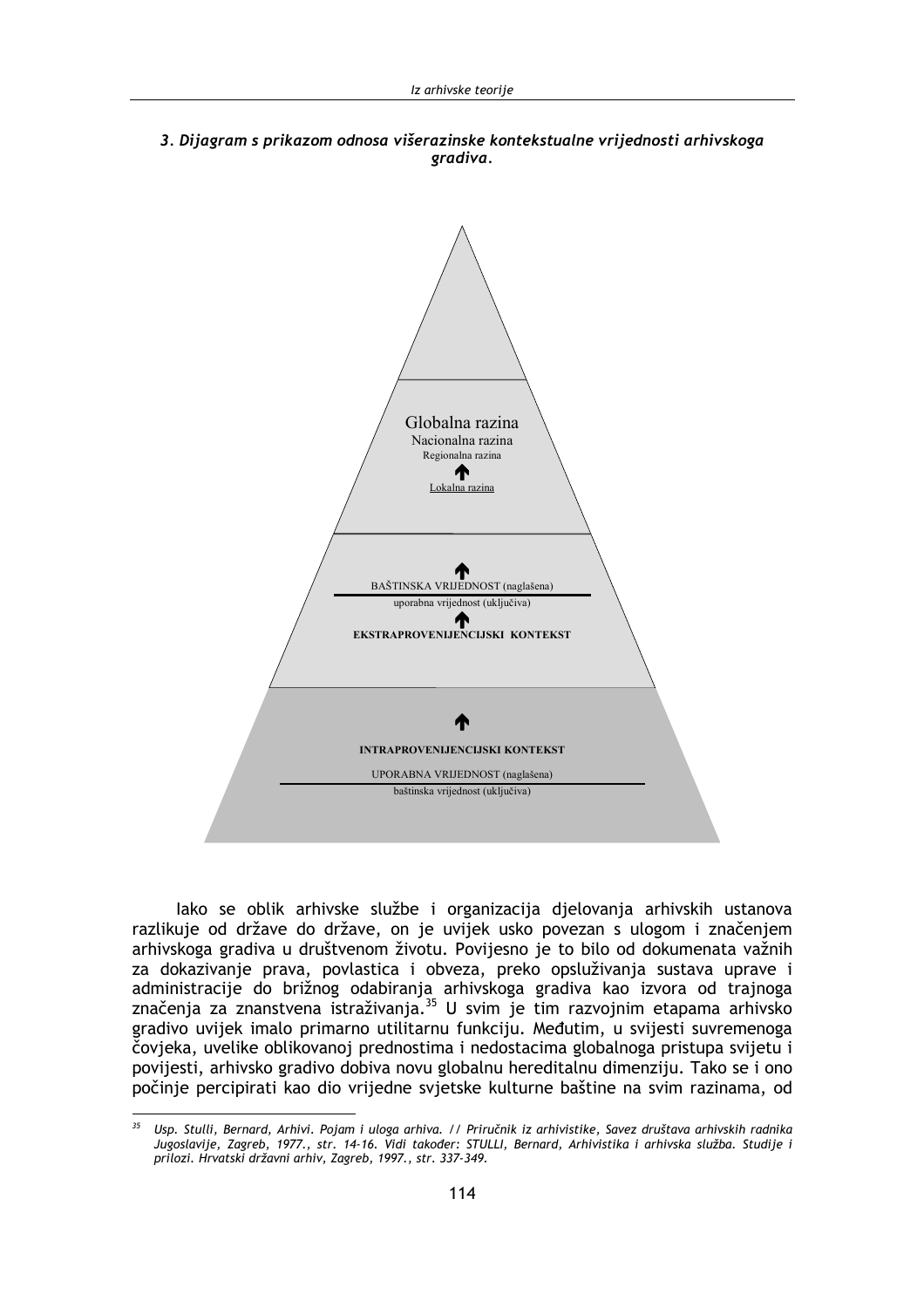globalne do lokalne. Ključnu ulogu u stvaranju takve percepcije na globalnom planu imala su zajednički koordinirana nastojanja Međunarodnog arhivskog vijeća i UNESCO-a koja su započela 1975. godine i intenzivno nastavljena do danas. Ona su uvelike usmierena na zaštitu, povrat i razmienu arhivske baštine koja je bila predmet međunarodnih sporova u 20. stoljeću.<sup>36</sup>

Percipiranje arhivskoga gradiva kao dijela ukupne svjetske kulturne baštine (hereditalno) podrazumijeva sve one razvojne inačice tradicionalnoga utilitarnog tretiranja arhivskoga gradiva, ali istovremeno, čak i bez posebne definicije i naglaska, također podrazumijeva i sadržaj i značenje *total archives* strategije. Ona, naime, preporučuje sveobuhvatno dokumentiranje povijesnog razvitka i svih područja života jedne zajednice i želi takav sveobuhvatni trag jednoga vremena očuvati i prenijeti budućim generacijama kao vrijednu duhovnu i materijalnu baštinu. Razmienom pojedinačnih iskustava i znanja na međunarodnom planu, rađala se također ideja o mogućim jedinstvenim međunarodnim smjernicama koje bi pomogle prožimanju arhivskih teorija i ujednačavanju arhivske prakse u različitim zemljama i krajevima svijeta. Tome procesu uvelike pridonosi djelovanje Međunarodnog arhivskog vijeća.<sup>37</sup>

# **ZAKLJUČAK**

U redovitom djelovanju sustava arhiva kako su oni koncipirani i u Hrvatskoj i u Sloveniji prepoznaju se danas dva lica jedne te iste ustanove. Jedno je lice okrenuto prošlosti, a drugo budućnosti, jednako u djelovanju vanjske službe arhiva, kao i u nastojanjima sustava stručne obrade, zaštite, čuvanja i korištenja arhivskoga gradiva unutar arhiva.<sup>38</sup> Strategija našega arhivskoga djelovanja je tako i bez konkretne poveznice bila i ostala bliska onoj koja je definirana pojmom total archives strategije. Uspoređujući principe total archives strategije s našom arhivskom teorijom i praksom vidimo temeljno podudaranje usmjerenja arhivskoga djelovanja. Definirani klasifikacijski sustavi za arhivske fondove i zbirke u Hrvatskoj i Sloveniji apsorbiraju prvi princip total archives strategije »arhivisti moraju dokumentirati povijest cjelokupnoga kanadskoga društva, a ne samo njegove elite«. Sva naša nastojanja, rasprave, skupovi i obrazovanje u vezi sa tradicionalnim i suvremenim oblicima medija i zapisa apsorbiraju drugi princip »arhivisti moraju preuzimati sve vrste arhivskoga gradiva, bez obzira o kojem se nosaču ili obliku zapisa radilo«. Oblik djelovanja i nastojanje naših odjela za nadzor i zaštitu gradiva izvan arhiva (vanjskih službi) u pogledu nastajanja, vrednovanja, odabiranja i izlučivanja gradiva te akvizicijske politike arhiva, apsorbiraju treći princip »arhivisti moraju nadzirati cielokupni životni ciklus zapisa od njihova nastanka do krajnjeg postupka«. Povezanost arhiva u našim državama u jedinstvene mreže koje objedinjuju arhivske postupke od lokalne do nacionalne razine apsorbiraju i četvrti princip total archives strategije »arhivisti moraju stvarati arhivsku mrežu«.

<sup>&</sup>lt;sup>36</sup> Usp. Stulli, Bernard, Arhivistika i arhivska služba, str. 337-349.

<sup>&</sup>lt;sup>37</sup> Međunarodno arhivsko vijeće (International Council on Archives) je organizacija koju je 1948. godine u Parizu osnovala mala skupina arhivskih stručnjaka iz Amerike i Europe, a danas u svom članstvu okuplja više od 1400 ustanova iz 190 zemalja raznih krajeva svijeta, te više od 200 arhivista i djelatnika u pismohranama kao individualnih članova. To je asocijacija koja okuplja nacionalne arhive, stručna udruženja arhivista, regionalne i lokalne arhive kao i arhive drugih organizacija ili pojedinaca, te individualne članove. Osnovna zadaća organizacije usmjerena je na promicanje zaštite, razvoja i korištenja svjetske arhivske baštine. // ICA · International Council on Archives: ICA History - Early Beginnings. URL: http://www.ica.org (2008-11-30).

Usp. Kolanović, Josip, Okrenutost arhiva prošlosti i budućnosti. Građa i prilozi za povijest Dalmacije, 18 (2002), Državni arhiv u Splitu, Split, 2002, str. 22.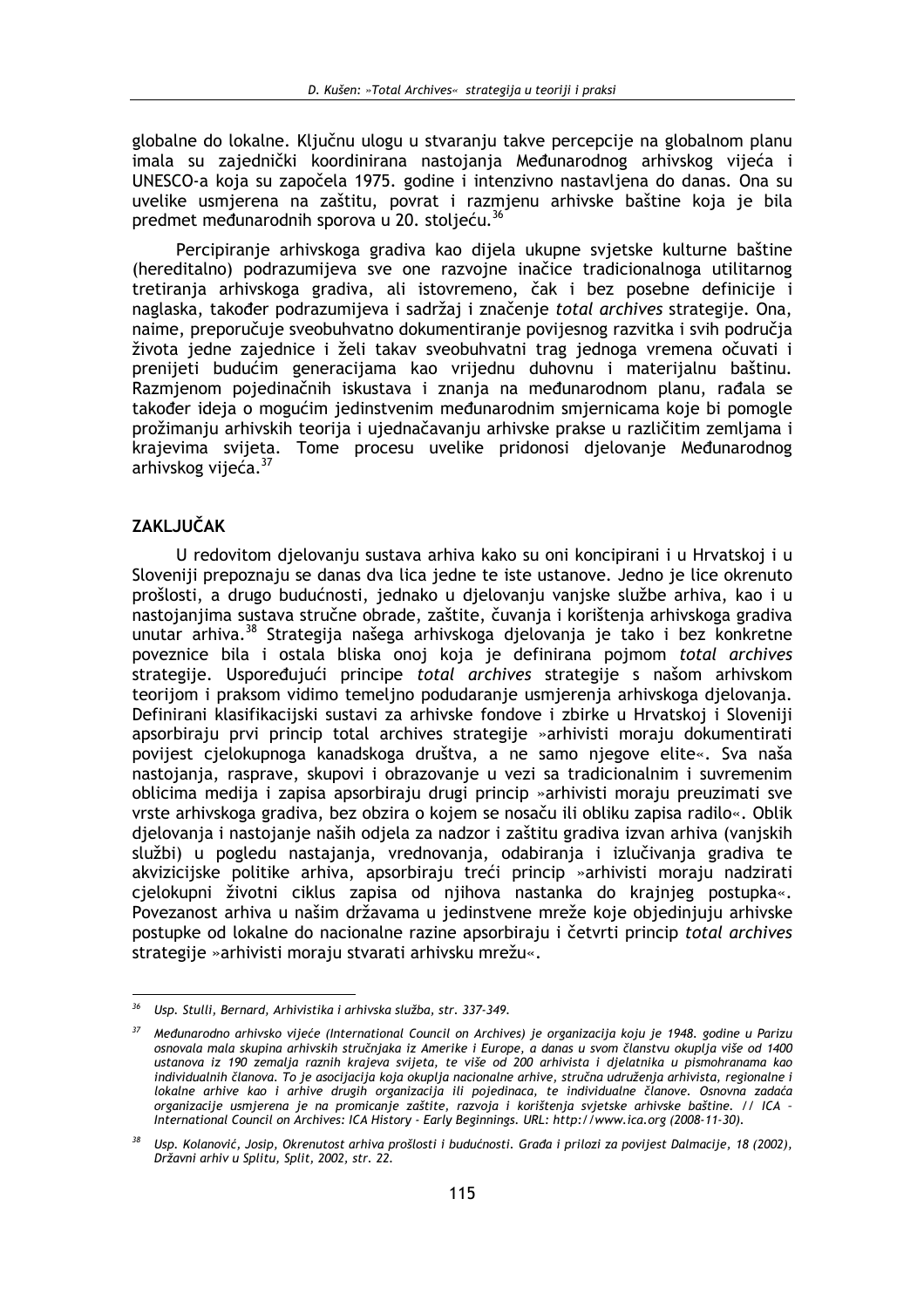Pred arhivskom je strukom u svakom prostoru i vremenu, pa tako i u našim državama danas, zadatak upravljanja arhivskim gradivom i djelovanjem. Taj se zadatak odnosi jednako i na gradivo u nastajanju i na gradivo u arhivima, na ono u regionalnim i na ono u nacionalnim okvirima, na ono u javnom i na ono u privatnom sektoru.

Bogato iskustvo tradicije i nove suvremene spoznaje, a nadasve sve brojnija pitanja i nedoumice s novim vrstama zapisa i medija, zahtijevaju da strategija upravljanja arhivskim gradivom bude jedinstvena. Štoviše, jedinstvena strategija upravljanja arhivskim gradivom čini se kao conditio sine qua non za stvaranje sveobuhvatnog arhiva u nacionalnim i međunarodnim okvirima.

### **IZVORI I LITERATURA**

- Arhivi i arhivsko gradivo: zbirka pravnih propisa 1828.-1997. / priredio Marijan Rastić; kazalo izradio Jozo Ivanović, Hrvatski državni arhiv, Zagreb, 1998.
- Arhivski fondovi i zbirke u SFRJ; SR Hrvatska. Savez Arhivskih radnika Jugoslavije, Beograd, 1984.
- Arhivski fondovi i zbirke u SFRJ; SR Slovenija. Savez Arhivskih radnika Jugoslavije, Beograd, 1984.
- Buturac, Josip (prir.), Arhivska čitanka. Državni arhiv u Zagrebu, Zagreb, 1950.
- Ćosić, Stjepan, Arhivska služba u Republici Hrvatskoj. // Pregled arhivskih fondova i zbirki Republike Hrvatske, Hrvatski državni arhiv, Zagreb, 2006., str. XVII-XXVI.
- Hayworth, Kent M. The Voyage of RAD: From the Old World to the New., Archivaria 35 (Spring 1993), str. 55-63.
- Hrvatski leksikon, sv. I. Naklada Leksikon d .o. o., Zagreb, 1996.
- Klasinc, Peter, Arhivi u Socijalističkoj Republici Hrvatskoj. // Arhivski fondovi i zbirke u SFRJ; SR Slovenija. Savez Arhivskih radnika Jugoslavije, Beograd, 1984., str. 9-16.
- Kolanović, Josip, Arhivi u Socijalističkoj Republici Hrvatskoj. // Arhivski fondovi i zbirke u SFRJ; SR Hrvatska. Savez Arhivskih radnika Jugoslavije, Beograd, 1984., str. 11-37.
- Kolanović, Josip, Okrenutost arhiva prošlosti i budućnosti. Građa i prilozi za povijest Dalmacije, 18 (2002), Državni arhiv u Splitu, Split, 2002, str. 22.
- Kušen. Dražen. Nacionalne i međunarodne osnove za zaštitu arhivske baštine crkava i vierskih zajednica // Arhivska praksa 11/2008. Međunarodno arhivsko savjetovanje u Tuzli 9. i 10. listopada 2008., Tuzla: Društvo arhivskih zaposlenika Tuzlanskog kantona, Arhiv Tuzlanskog kantona, 2008. Str. 168-182.
- Opći zakon o arhivskoj građi, SL, 48/1964.
- Opći zakon o državnim arhivima, SL, 12/1950.
- Pregled arhivskih fondova i zbirki Republike Hrvatske, Hrvatski državni arhiv, Zagreb, 2006.
- Priručnik iz arhivistike, Savez društava arhivskih radnika Jugoslavije, Zagreb, 1977.
- Rubčić, Darko/ Prgin, Ivana, Vrednovanje stvaratelja javnog arhivskog gradiva. // Tehnični in vsebinski problemi klasičnega in elektronskega arhiviranja. Zbornik referatov z dopolnilnega izobraževanja, Maribor 6/2007, str. 366-370.
- Stulli, Bernard, Arhivi. Pojam i uloga arhiva. // Priručnik iz arhivistike, Savez društava arhivskih radnika Jugoslavije, Zagreb, 1977., str. 14-16.
- Stulli, Bernard, Arhivistika i arhivska služba. Studije i prilozi. Hrvatski državni arhiv, Zagreb, 1997.
- Zakon o arhivskom gradivu i arhivima, NN 105/1997.
- Zakon o izmjenama i dopunama Zakona o zaštiti arhivske građe i arhivima, NN, 47/1986.
- Zakon o zaštiti arhivske građe i arhivima, NN, 25/1978.
- Žumer, Vladimir, Makrovalorizacija arhivskega gradiva v Sloveniji. // Arhivi 31 (2008) št. 2, str. 307-326.